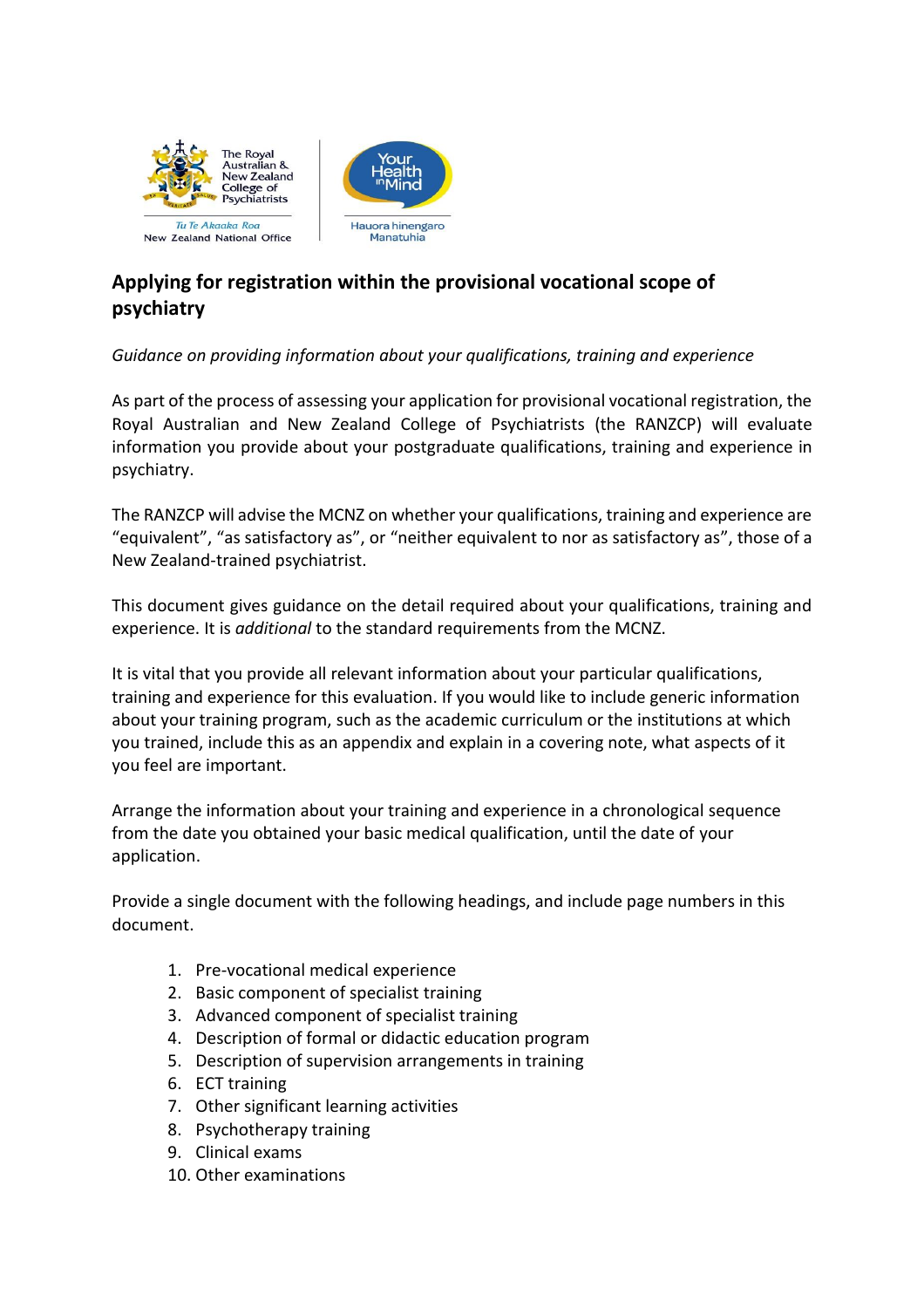- 11. In-training assessments
- 12. Workplace-based assessments
- 13. Publications, audits, significant presentations or projects
- 14. Professional experiences since gaining specialist qualification
- 15. Continuing professional development since gaining specialist qualification

You may also wish to include:

- 16. Additional specialist qualifications (for example, subspecialty qualifications)
- 17. Logbook if available
- 18. Supplementary material, for example, generic curriculum.

# **Guidance on specific sections**

#### **Did you proceed directly from medical school into psychiatry training? Y/N**

If not, please provide details of your prevocational medical experience for each rotation:

- a. Start/end dates
- b. Employment level (house officer, medical officer etc)
- c. Specialty/subspecialty
- d. Hospital/unit
- e. Country

### **Please give an overall description of your psychiatry training program, including:**

- a. Name of the program/university to which it was affiliated
- b. Accreditation of training program
- c. Entry process
- d. Usual expected duration of training
- e. Number of trainees in your cohort
- f. Arrangements for and details of the didactic teaching program
- g. Psychotherapy training, supervision and practice (for each different modality, number of cases, number of sessions per case, psychotherapy supervision arrangements, whether any were written up and internally or externally marked)
- h. Other learning activities, such as grand rounds, journal clubs, mortality meetings, etc

#### **For each training rotation, please describe:**

- a. Dates of rotation
- b. Title/discipline (adult, child and adolescent, forensic, neurology etc)
- c. Hospital(s) where you completed the rotation
- d. If you completed rotations that concurrently covered several disciplines or roles/jobs, please provide a schedule of the typical week, showing what you were doing in each session
- e. Supervision arrangements (including multidisciplinary team)
- f. Describe team in which the applicant worked, including multidisciplinary team
- g. A description of your clinical experience, including: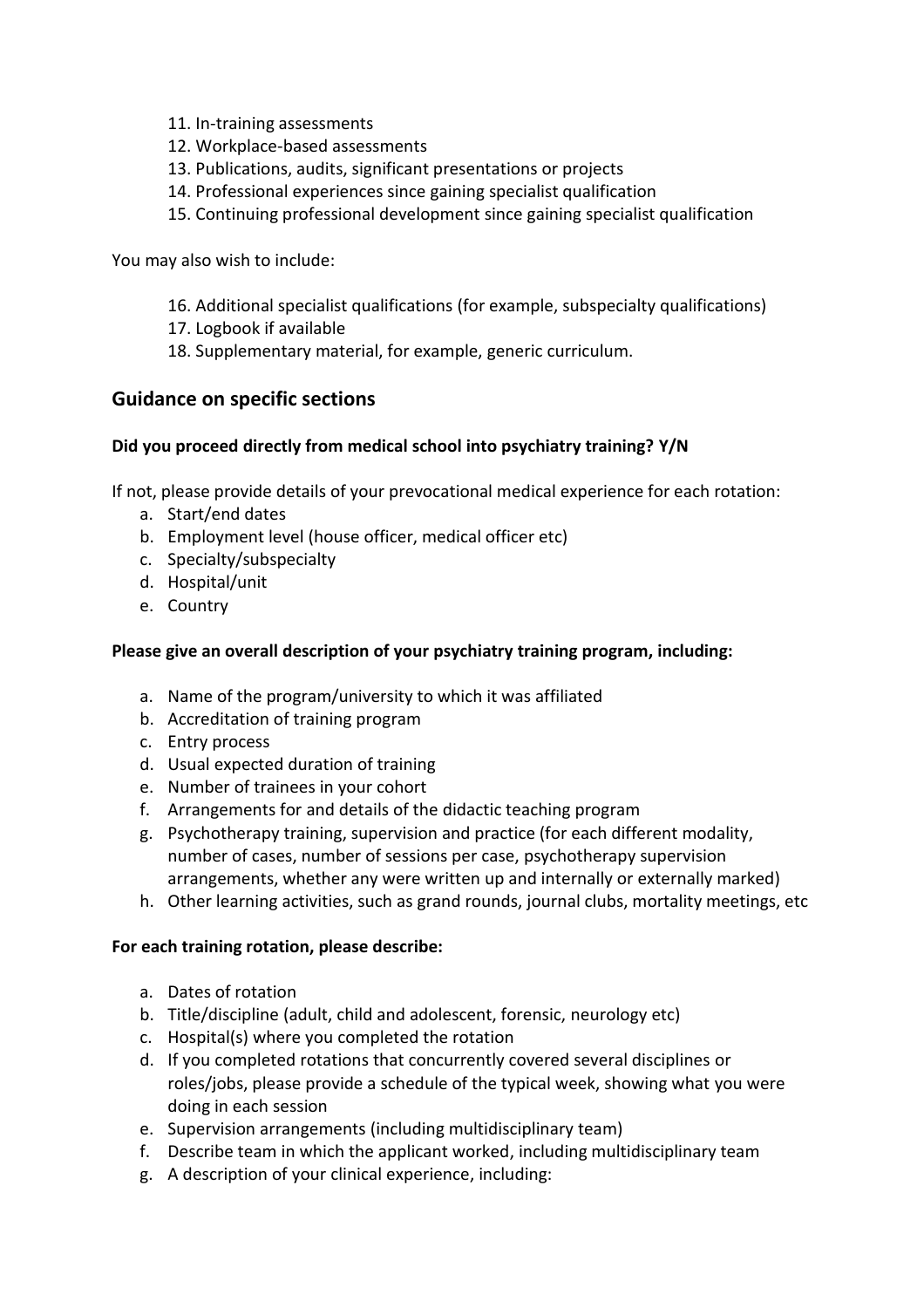- a. typical number of patients seen per session and number of patients for whom you had responsibility
- b. Diagnostic groups and approximate breakdown (eg 45% psychoses, 20% mood disorder, 10% delirium/dementia)
- c. Demographic characteristics including age ranges of people treated and approximate breakdown (eg 15% under 5 years, 25% 12-18 years, 40% over 65 years)
- d. Legal status (eg voluntary/involuntary etc)
- e. Private/public/insurance funded
- h. Specific training experience completed during role (eg long psychotherapy case, ECT experience)
- i. On call frequency and responsibilities

#### **In-training assessments:**

- a. Please describe these documented or undocumented
- b. What form did supervisor feedback take
- c. What body had oversight of the in-training or progress assessments
- d. What were the procedures for trainees who had difficulties
- e. Assessments that the trainees were expected to take during training (eg PRITE, CSV)
- f. At the conclusion of training, was there any form of certification of successful completion of training requirements? (please include certificate if awarded)

#### **Workplace based assessments:**

- a. type of WBA
- b. frequency per rotation
- c. number required per rotation

# **Examinations:**

Please describe the examinations you were required to take, and at what stage of training, including:

- a. Details of clinical examinations format, nature of patient/actor, time allowed, was the assessment observed, were the examiners internal, external or both, what were you required to do – present findings/formulation/diagnosis and differential diagnosis/management plan
- b. Other oral/viva voce/OSCE examinations and details
- c. Written examinations long or short essay/MCQ

# **Details of any additional non-training jobs/roles prior to qualification as a specialist:**

# **Post-specialist qualification experience:**

Please describe the positions including:

a. Name of institution/hospital